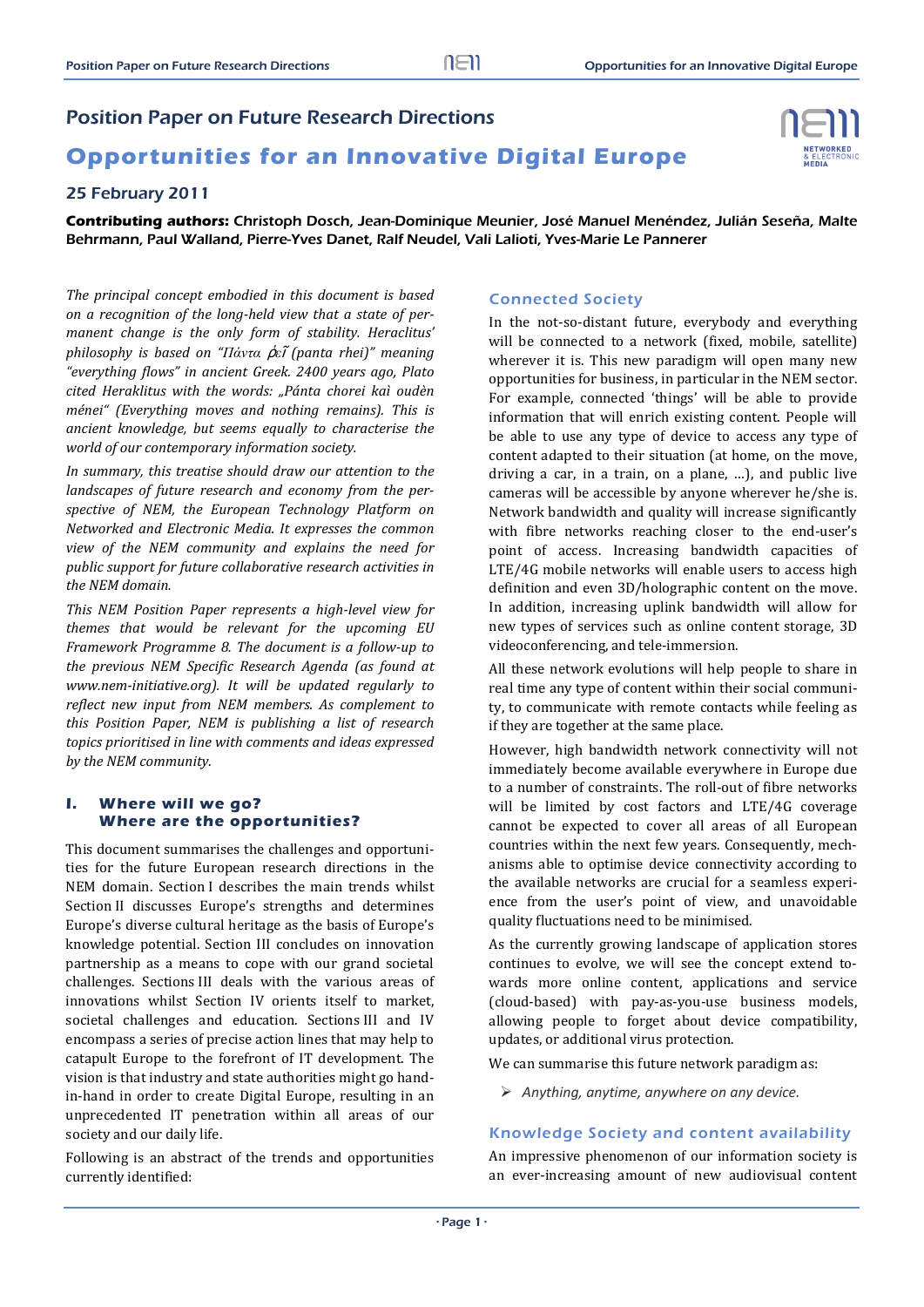that is available to all. Content is created by professional producers as well as by prosumers or just by Mr. and Ms. Anybody. 

High-quality production tools are no longer the preserve of audio-visual (AV) professionals. The advancement in technology is available to all. HDTV cameras are common place, the first 3DTV cameras can already be purchased, at affordable prices, by any AV amateur.

However, much content is still only available on a specific display and/or at specific locations. It remains a challenge to turn the request for "anywhere, anytime, any device" into reality. So, content scalability for seamless consumption is still an open issue in order to allow AV access at home, on the move, from the office, in the car, while abroad, etc.

As technical quality is potentially not an issue anymore (today, there is a proliferation of technically high-quality content) the perceived quality of the content comes through its intrinsic value. To distinguish valuable content from junk content is still up to personal judgement, and whether technology may be able to help in this assessment remains to be seen. Whether information in the content is actually true or false is independent of the technical production process, and cannot be related to whether the content has been created by multimedia professionals or as UGC. The research challenge is to assist citizens in finding and selecting truthful content when they wish to do so; quality content should be available to all, the younger and the elderly, for people with and without special needs.

 *A policy of all‐embracing Digital Inclusion is essential in order to overcome the digital divide and to turn Europe into the most advanced IT area world‐wide – for everybody. This is one of our grand societal chal‐ lenges.*

## User interfaces and immersive experiences

Recent years have seen a plethora of intuitive user interfaces, on various platforms, such as smart mobiles, touchpads and game consoles. The 3D TV is catching up and IPTV is coming to our living rooms. In the near future, we will see a proliferation of 3D, immersive and beyond-HD experiences, with interfaces becoming even more intuitive, including speech, tactile and multisensory interactions. 

This shift in the market opens up many new opportunities for business, particularly in the NEM sector. For example, connected TV is becoming a rich open platform, where web style applications are projected to bring another wave of economic growth in the NEM industries. Connected TVs as an open platform will deliver a multitude of new applications and services to the home, particularly for the young as well as for the aging population of Europe and globally. 

The 3D and immersive experiences of this future are rich with intuitive interactions and will create new business services such as tele-immersion and tele-medicine, as well as for more traditional entertainment applications. Adding geo-location will enable Augmented Reality applications to become more broadly accepted and used, for example in tourism and cultural sectors.

Intuitive interaction and ease of use is paramount in this future. The younger generations are expecting the same ease of use on their TVs as in their mobiles and touchpads. Multi-touch screens, audio/speech interfaces and more futuristic brain/machine interfaces will create a more direct dialogue between users and the machine, and increase the acceptance of new NEM related services.

In this future, building rich engaging experiences is the key to economic growth. For example, the ability to create shared experiences, on multiple screens at home and on the move, enriched by location-based data to build context, will allow the current content sharing paradigm to achieve its true potential of delivering rich experiences through the networked electronic media of the future.

All these advances will blend the real with the virtual, and unlock the full potential of immersive shared experiences and services with direct application to addressing some of the grand societal challenges of Europe, including the domains of transport and health. Research in immersive technologies as well as in solutions beyond 3D and HD areas in which Europe has a strong  $R&D$  drive - is crucial. Equally crucial is to increase the speed with which this high-quality European research is taken to the market. NEM can help through our rich ecosystem and dissemination activities. We can summarise this User Interfaces and Immersion paradigm through:

 *Content is king – rich, connected, immersive, intuitive experiences are the future.*

## User and usage data

The success of the Internet is mostly due to its simplicity and its ability to unify. This has been the case with the IP protocol suite at the infrastructure level, and then with the Web at the content level. With fibre to the home and 4G cellular networks, the next challenge is to make it easy for Internet users to access the massive quantity and diversity of information available on the Internet with the best possible quality. The success of this Internet of services will reside in our European ability to design and deploy a converged service means that will give access to all types of information found or to be found on the Internet: health, transportation, pictures, music, movies, power, sensors, social, etc. The Internet of Services is user-centric. It will enhance the users' experience, preserve their privacy, and offer high-quality services that improve life.

The development of new business models and opportunities for all actors in the electronic media and content industry relies on our ability to work together to design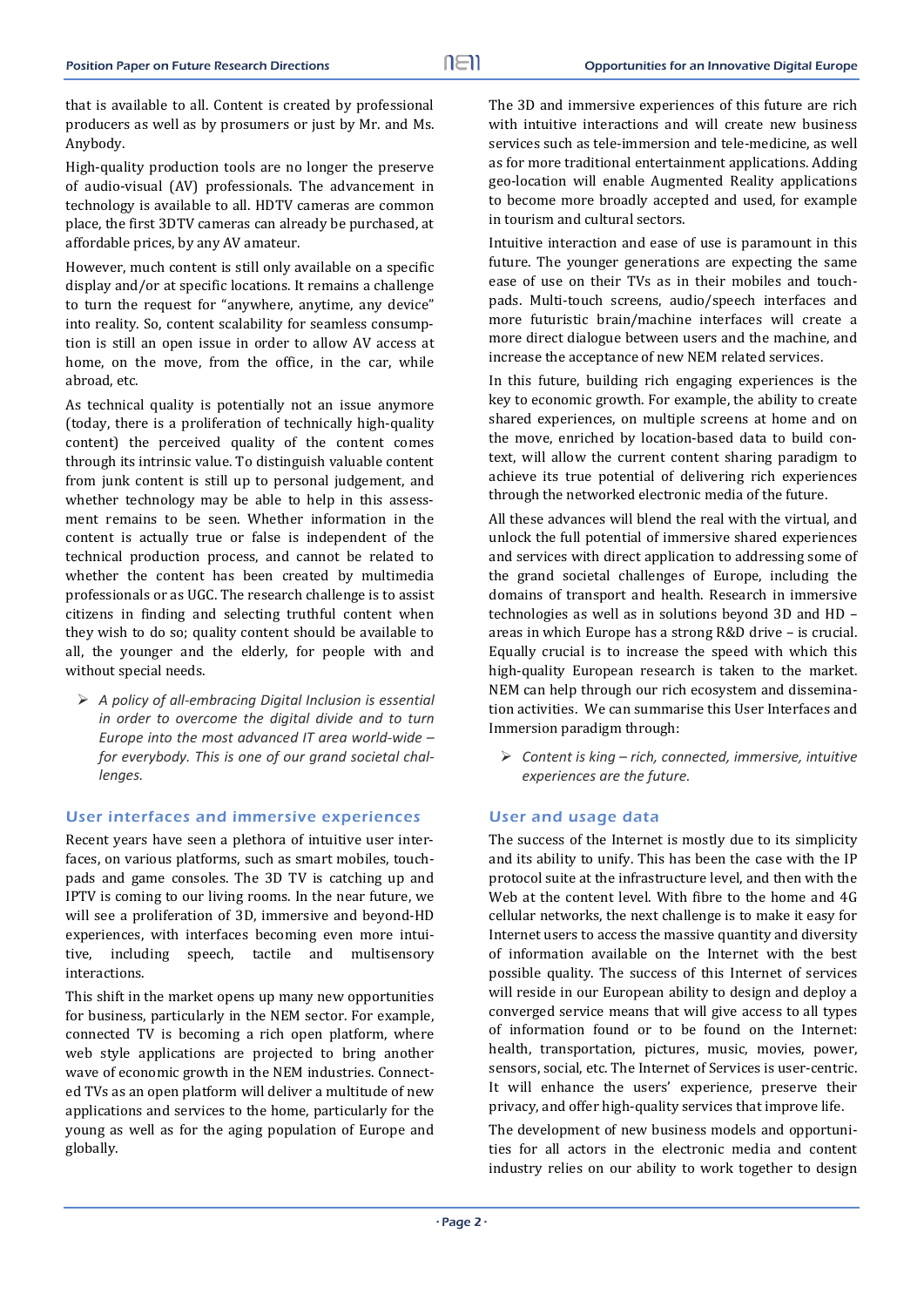and exploit the converged service platform. Content here is defined broadly, and encompasses power, entertainment, transportation, personal data, and sensors. We are in a closed-loop situation where network providers need customers to acquire premium content to grow their network, content creators need to bring personalised content to the customers, and customers are demanding an easy way to discover and access quality content and services. Content creators and network providers are at the heart of the challenge. There is a need to give Internet users access to a large variety of high-end personalised services and content that will be easy to discover and deliver. This will result in a faster adoption of on-demand content, online games, social networks, catch-up TV and other services such as home automation and wellness (health, power).

In order to facilitate universal adoption of online digital services based on the benefit of Future Internet capabilities, it is mandatory that those emerging services and their associated content are provided securely and in a trustworthy way between all the users who act as content providers and content consumers. To reach this objective, the Future Internet infrastructure components must be secured against intrusion, hacks and misuse. The privacy of each actor must be guaranteed and controlled especially in order to allow network authorities mandated by law, to trace illegal behaviours of connected individuals or service providers.

Content will be transformed into smart content by adding metadata during the content creation process or during exchange. This additional information will enable consumers to use any device or application to browse, search, and purchase content from globally distributed collections of content catalogues. However as users will move from one device to another, and also from their home to outside, it is mandatory that their respective smart user profile is transparently accessible from everywhere, for an easy and intelligent usage.

To boost Europe's potential for large deployment of online digital services and content, one can imagine the benefit of having access for users to shared applications for creation and distribution of new innovative services and content. These possibilities will be offered by application services located in the Cloud. The virtualization of resources will strongly impact the capabilities of users to build new innovative offers based on a lower entry ticket because of high utilisation and secure sharing of physical resources. Edge devices (like gateways or set-top boxes at home) will play a key role for enabling virtualisation implementation because they will offer the link to services and data accessible on the Cloud.

#### **II. Europe: Where are our strengths? Diversity as an asset...**

#### Diversity of cultures their heritages and languages

Europe is built of a variety of peoples with different cultures and cultural heritage. Europe inherits from the Greek and Latin civilisations, whilst it has been influenced over more than twenty centuries by many other civilisations, resulting in our cultural treasures of today. All European citizens share a significant common cultural framework that alleviates their communication, collaboration and living-together. We need only look to the longlasting record of collaborative European research for proof of this statement

## Large archives/collections of highest quality content

Europe's long cultural history and diversity is the source of Europe's vast collection of works, notably the archived cultural media content. There is probably no other place in the world where the density of art and intellectual production has been higher. Our archives (print, sound, film, video and other media) form the precious base for Europe's audio-visual business. Moreover, the availability of such stocks encourages the cultural community and the industry to maintain their cultural leadership by making these treasures available to all and by developing the preservation and distribution technologies to do so.

#### Common societal mind-set

Owing to their common history and educational traditions, European citizens have a common mind-set for societal conciseness and problem solving (despite all their individual cultural and linguistic diversities). We welcomed the Euro as our common currency, we realised the challenges of the climate change and the need for green energy and production, we agreed on a common European Commission and common policy in numerous domains.

#### Collaboration has a long-standing tradition

Collaborative research emerged in the Western part of Europe and has now spread, with strong momentum, to encompass the new EU countries. Cultural differences bring cross fertilisation in the approach to new topics, notably in the research domain. There are plenty of examples from space exploration, through the Airbus Industry to the Large HADRON Collider (LHC) at CERN.

#### High level of education (schools, universities, research centres, training of skilled personnel)

Education is a very strong point of Europe, well recognized at the international level. The dense network of universities and technical schools, which, for a long time,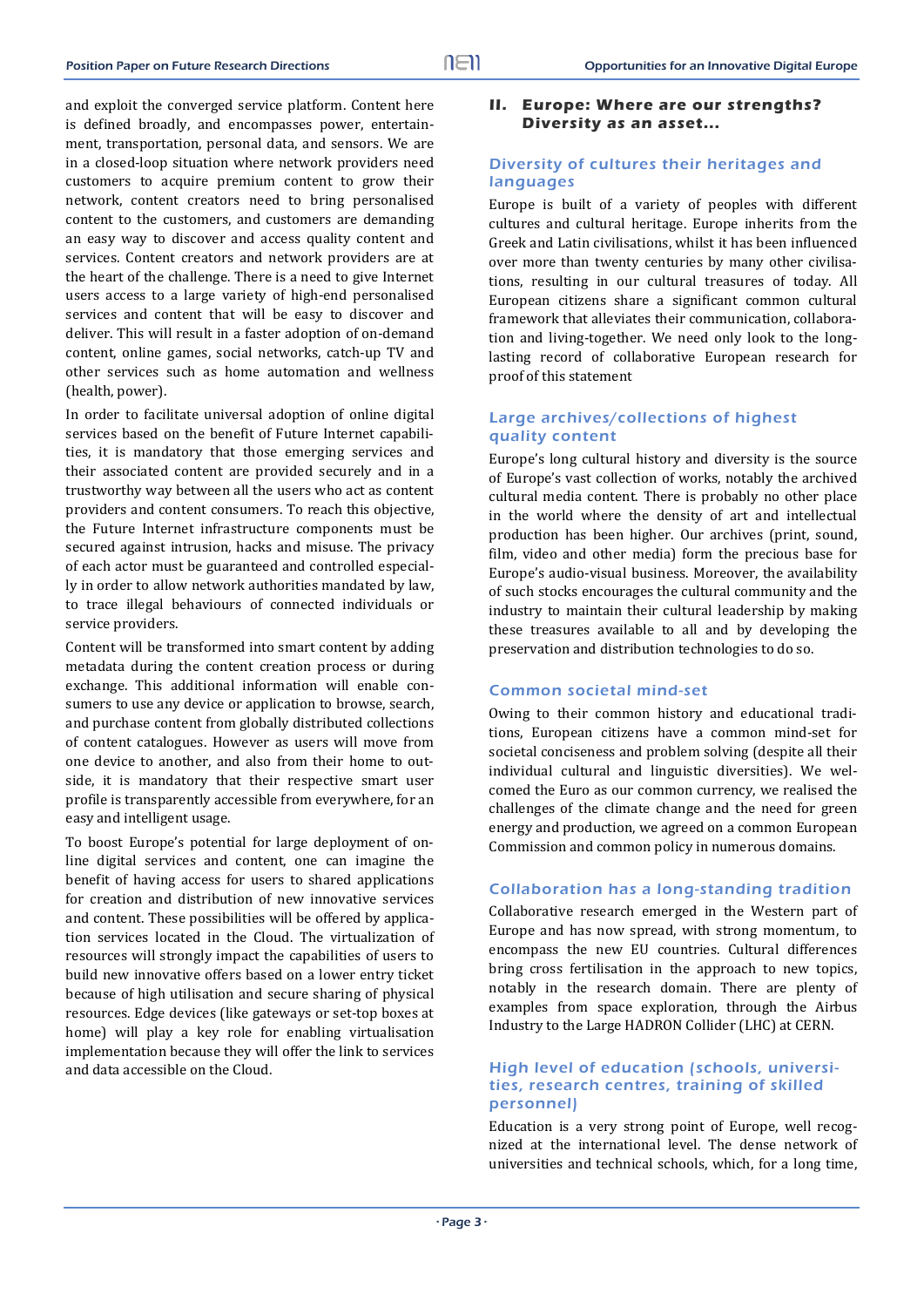have been developing contacts and co-operation, is a strong asset from which all citizens take advantage, through the training of skilled personnel and through the availability of relevant and well-structured expertise that can then be applied to our industrial production. More than any other resource, education is the pillar of Europe's prosperity and wealth.

## Awareness of environmental issues and societal challenges

There are big (societal) challenges facing the global community. In practically all cases, modern ICT can significantly contribute to counter these challenges: from humanitarian interventions in cases of natural disaster and the problem of fighting poverty to the alleviation of the effects stemming from global warming or to helping the elderly or people with disabilities to live more safely and have assistance in their familiar environment. Europe has already proven its ICT capabilities in these new domains, and beyond in the classic network technologies such as GSM or DVB, both of which were developed in Europe. The tsunami alert system installed in the Indian Ocean is also a prime example. In combination with other technologies such as sensing water waves, ICT resulting from collaborative R&D work in Europe has created a decisive solution that could save many lives in the future.

Europe is cognisant of the potential of ICT for industrial export and is already placed at the forefront of applying ICT to new societal challenges. Further research should help to maintain and foster this position in initiatives concerning the application of ICT to energy savings, the ageing population, Internet for all (e-Inclusion), security etc. 

#### Pursuit of sustainable approaches

Europe's most important task is to take advantage of all the assets listed above in a form that these assets can be exploited effectively for the benefit of the European community. It is a positive consequence of Europe's current political construction that relevant structures for initiating research programmes have been installed that, in turn, provide the basis for the implementation of a common and efficient approach to research and technical development. In fact, this model has been followed by others world-wide. The coordinated European approach is now a rule for all topics that should best be addressed at European level, to the benefit of all citizens in our Information and Knowledge Society.

## Europe provides the legal framework for efficient exploitation of these assets

By establishing collaborative R&D programmes, the European Commission has created the legal framework for developing technologies which allow the exploitation of our cultural and industrial assets across national borders. European researchers have thus a long-standing tradition in collaborative projects - this by itself is a great asset in the global competition for technological and societal leadership.

#### Intensified international cooperation to increase significance of European technologies and standards in the world

Although there are examples to the contrary, Europe is potentially weak in getting its solutions and technologies accepted and exploited at a global level. In recent years, there has been some success, however, the way in which Europe's technologies penetrate the global market may need to be broadened from a small path to a wide avenue. Europe's influence in global businesses may need the development of bilateral cooperation with many countries that, in actual fact, are demanding Europe's technology, notably Europe's ICT technology. This is a very long process that has already started, but there is still a long way to go. One solution could be to follow this motto:

 *Put Europe at the forefront of sustainable and green ICT solutions*

## **III. Innovation Ecosystem and Innovation Partnership**

NEM is moving towards a Technology and Innovation Platform, creating an innovation partnership geared around the grand societal challenges. This includes use of NEM technologies and research outputs, as well as designdriven and business model innovation, to fast-track solutions and to deliver innovative products and services. We would like to play a proactive role in making Innovation Partnerships happen and assist the EC in delivering the Innovation Union and Digital Agenda. We propose the following key actions:

#### Innovation Partnership: From NEM valuechain to NEM innovation-chain

NEM members cover the whole value-chain from R&D. corporate R&D, Education and Academia, Academic research, SMEs, corporations, industry and equipment manufacturers, content and service providers. In the online world smaller entities can innovate without the need of large infrastructures and it is therefore even more important to support SMEs and create innovation policies that put SMEs into the driving seat of European growth. To complete our value-chain into a powerful Innovation chain, we are in the process of involving and partnering with innovation catalysts including:

**Education:** business schools, to complement our high quality academic members and together help design curricula to improve entrepreneurial skills

**Access to Finance:** Venture Academies and Business Angel communities, to bridge funding gaps and bring together SMEs and other NEM innovative companies with VCs/BA. A much wider exploitation of some of the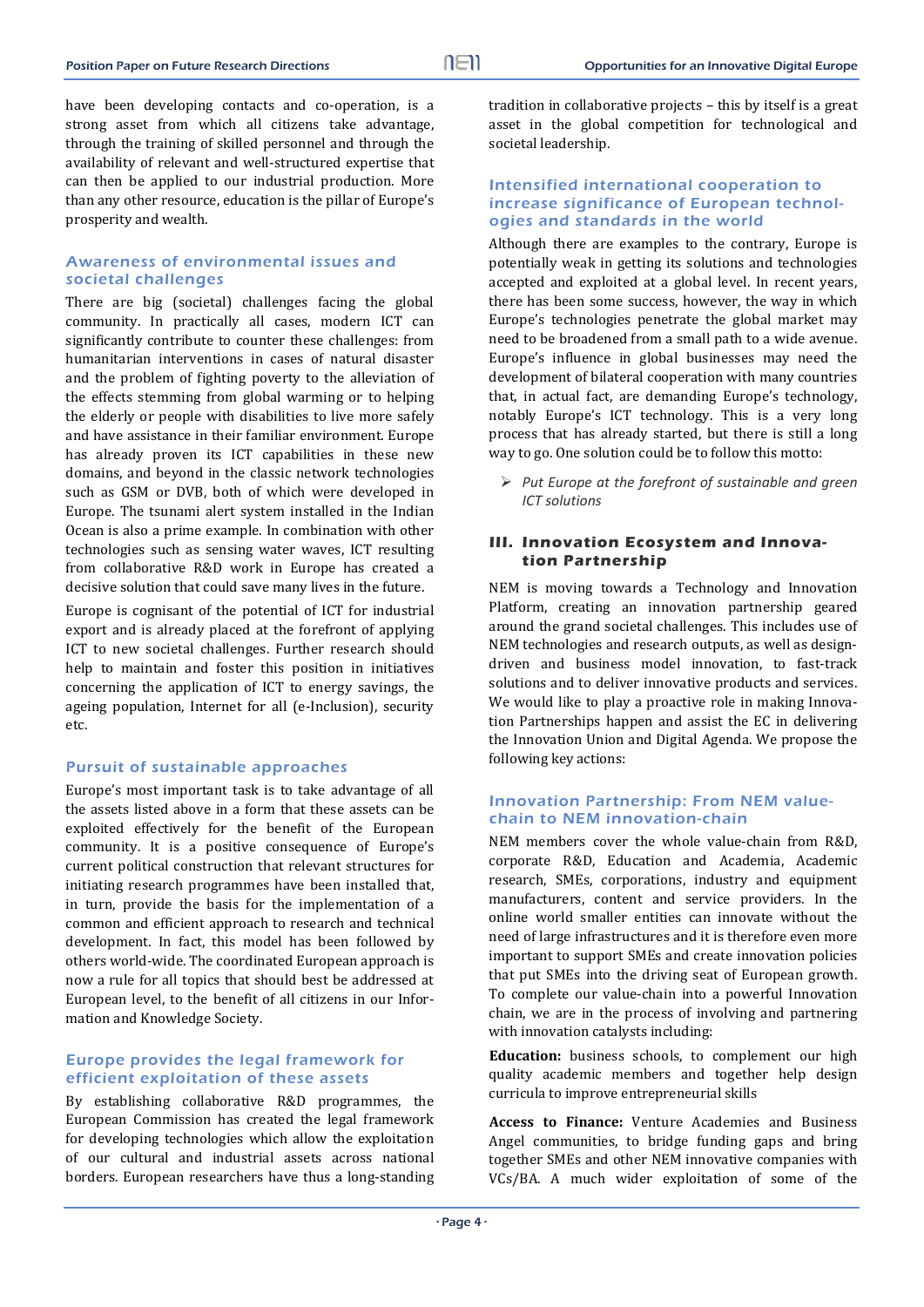currently available European funds should be pursued; among others: risk-sharing financial capacity, structural funds, and cohesion funds.

**Broader Innovation:** Innovation forums, Executive Coaching Professionals and Associations, to help corporations and their executives think through and deliver business model innovation. The concepts of "Open Innovation" and "Viral Innovation", where research, technology development and implementation of technology results (overall new innovation concepts within the Innovation Europe policy) should be exploited to their maximum extent.

Large Scale User Trials: test-beds and living labs, to test innovations in larger scale experiments and reach a broader European citizen base for acceptance testing.

**Social Innovation:** not-for-profit organisations that facilitate and support social innovation, social entrepreneurs and citizen organisations, to use NEM technologies for societal challenges.

**Design:** not-for-profit and other organisations working between art, design and technology, to facilitate product and service design and improve user acceptance

*Action 1: Building EU Innovation Partnerships through NEM and our Innovation catalysts. We believe that NEM together with our innova‐ tion catalysts can greatly contribute to EC's efforts to set up Innovation Partnerships and we are looking forward to EC's response and to play‐ ing a pro‐active role in making Innovation Partnerships happen.*

## SME support and improved targets

Support for better access to private funding, though important, needs to be balanced by easy access to public funding and research programmes, particularly for SMEs and start-ups. Our NEM SME group has identified four targets specific to SME Innovation, during early think-tank debates. These help deliver faster innovation and better support innovative SMEs in Europe: 1) create research programmes suitable for SMEs and simplify participation rules and governance (faster, simpler research funding procedures and support at national/regional/EU levels) 2) stimulate and assist SMEs to participate in larger EU R&D cooperation initiatives such as European Technology platforms and public-private partnerships 3) take a wider view of SMEs, to identify cross-sector programmes and open innovation models across global value-chains and 4) share best practice between researching and nonresearching SMEs.

*Action 2: Improve access to public funding and research programmes for innovative SMEs. We are committed to improving these four tar‐*

*gets and would like to bring the above recom‐ mendations to the EC and support its efforts to foster innovative SMEs and the conditions that allow them better access to funding.* 

#### Proactively engaging with the EU to build Innovation Chains and Partnerships

We are in the process of creating a cross-ETP innovation workgroup, to combine best practices and facilitate Innovation Partnerships that use a systems approach to deliver cross-sector innovation.

We also believe that the cultural, art and design sectors are key catalysts in building innovative products and services and increase user acceptance. We are pleased that design and the need for a European Design Leadership Board have been identified. We recommend that this is extended to include actors such as artists working on NEM technologies and creative media industry players, and organisations that facilitate the interactions between art, design and technology.

NEM can help engage these communities with our members and together with key stakeholders from non-profit and social entrepreneurship sectors in an inspiring and results driven way.

*Action 3: Use ETPs to build a systems approach to cross‐sector innovation.* 

*We would like to bring these recommendations and approach to the Digital Agenda and we wish to play a leading role in connecting Technology Platforms into a powerful innovation partner‐ ship. We look forward to EC's response and together with the European Commission to help create Innovation Partnerships that will speed up delivery of global solutions to Europe's societal challenges.*

## **IV. Market, societal challenges, education**

## Market

The Networked Electronic Media market is moving very quickly, driven by new technologies such as smartphones, 3DTV, web tablets, but also new forms of content as well as games.

In this new situation, business models also need to change. We have already seen in the recent past the emergence of Over The Top players (Google, Facebook, Yahoo, ...) we will obviously see new comers in this huge market. Fibre networks as well as LTE will be deployed in a few years, giving opportunities for new applications (cloud, xAAS, ...) which will in turn give opportunities for new comers. This is a great opportunity to accelerate innovation in the NEM area but there is also the need to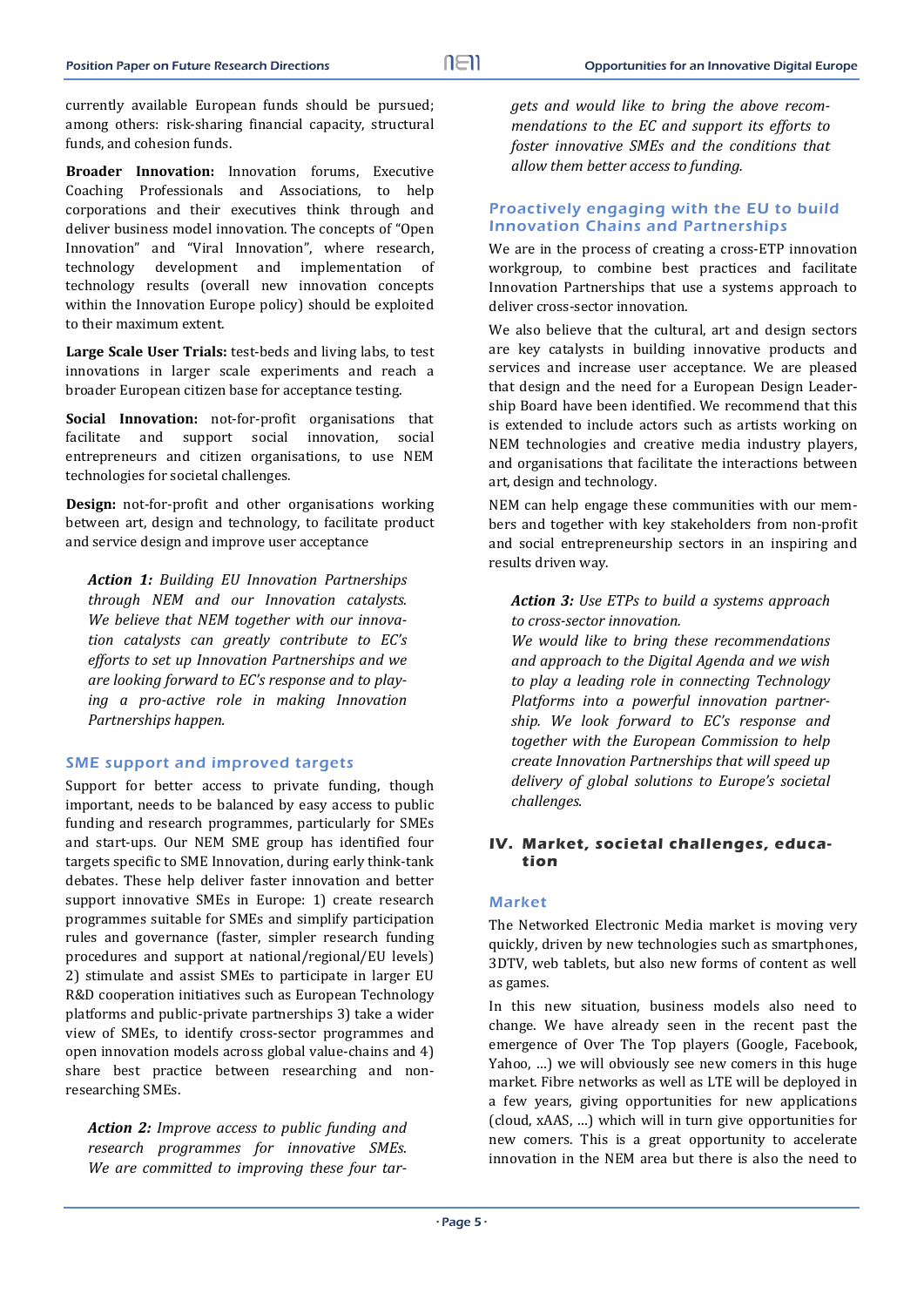work on the value chain and on the position of existing stakeholders. 

*Action 4: A need to set up specific activities with‐ in NEM and ask for specific research topics in the next work program addressing new business* 

We can also see that people are ready to pay-per-use, but are less and less interested to buy a licence - this will also drive future business models. In the NEM area, people are creating more and more UGC and professionals are more and more using this content to build their services (news, TV shows,...). People will be interested to use simple services to get a financial return under any circumstance.

*Action 5: A need to develop a standardised mi‐ cropayment service in order to offer customers the possibility to monetise content exchange with anyone.*

#### Societal Challenges

#### **Acceptance of technology by society**

The global evolution of people's perceptions regarding networked electronic media technologies (devices, services,...) leads us to a vision of future media:

- $\triangleright$  More immersive: 3D, holographics for entertainment content as well as video-conferencing and games should take advantage of these new technologies.
- $\triangleright$  More personalised: people having access to more and more information and access to the right information at the right moment, need more generalized context awareness and information profiling. In addition, information is becoming obsolete very quickly, so there is also a need to propose information rating services.
- $\triangleright$  More collaborative: people are used to communicate and share content through social networking and to work more and more in a collaborative way. This implies that a combination of content sharing and interpersonal communication services becomes necessary.
- $\triangleright$  Anything, anytime, anywhere on any device: People use several types of devices depending on location and personal context. There is a need to be able to provide any service on any type of device, whatever the connectivity.
- $\triangleright$  All these services should obviously be in line with people's behaviour :
	- People are attracted by new technologies which answer a need (e.g. iPhone, DVB-T, ...)
	- People are becoming Green and will use services which lower energy consumption
	- Elderly people are TV centric in the same way as young people are smartphone centric
- Wireless technologies are accepted best from a usage point of view but are badly accepted from a health point of view.
- Future high bandwidth connectivity (FTTH and LTE) will boost NEM applications and will be widely used in Europe
- Digital Home complexity will need high level Customer Relation Management in order to help people to configure their home network
- Privacy is a key factor that need to be addressed from a technical point of view as well as from a regulation point of view

*Action 6: NEM ETP could be used to simplify and hide the technology for the user. All the technical complexity should be hidden so that users are able to experience new innovative services with‐ out any technical knowledge.*

#### **Net neutrality**

Future media is highly linked with net neutrality as far as most eServices will, in future, use media and content. Everyone should have access to:

- Culture, cultural heritage.
- Education,
- Public services,
- Health services.

Net neutrality is a corner stone for NEM application development; everybody should have access to information whatever its connectivity and the device used.

However, it should be possible that the QoS should not be equivalent for everybody depending on the contract and the location.

*Action 7: Net neutrality is a corner stone for NEM activities, NEM could help through position papers to help regulators to take the right deci‐ sions.*

#### **Link to Grand Societal Challenges**

Our European society will face some huge societal challenges in the near future and obviously NEM should help in these fields. NEM is user centric and should take into account the Grand Societal Challenges mainly in:

- Global warming: Due to air pollution (industry, cars, home heating, ...) and increasing levels of atmospheric CO2 causing an increase in overall global temperatures, which will have a major impact on our future life (storms, rising sea levels, increasing desertification, ...)
- Tightening supplies of energy: Fossil energy will be less and less available; there is a need to find some new resources, but also a need to save energy.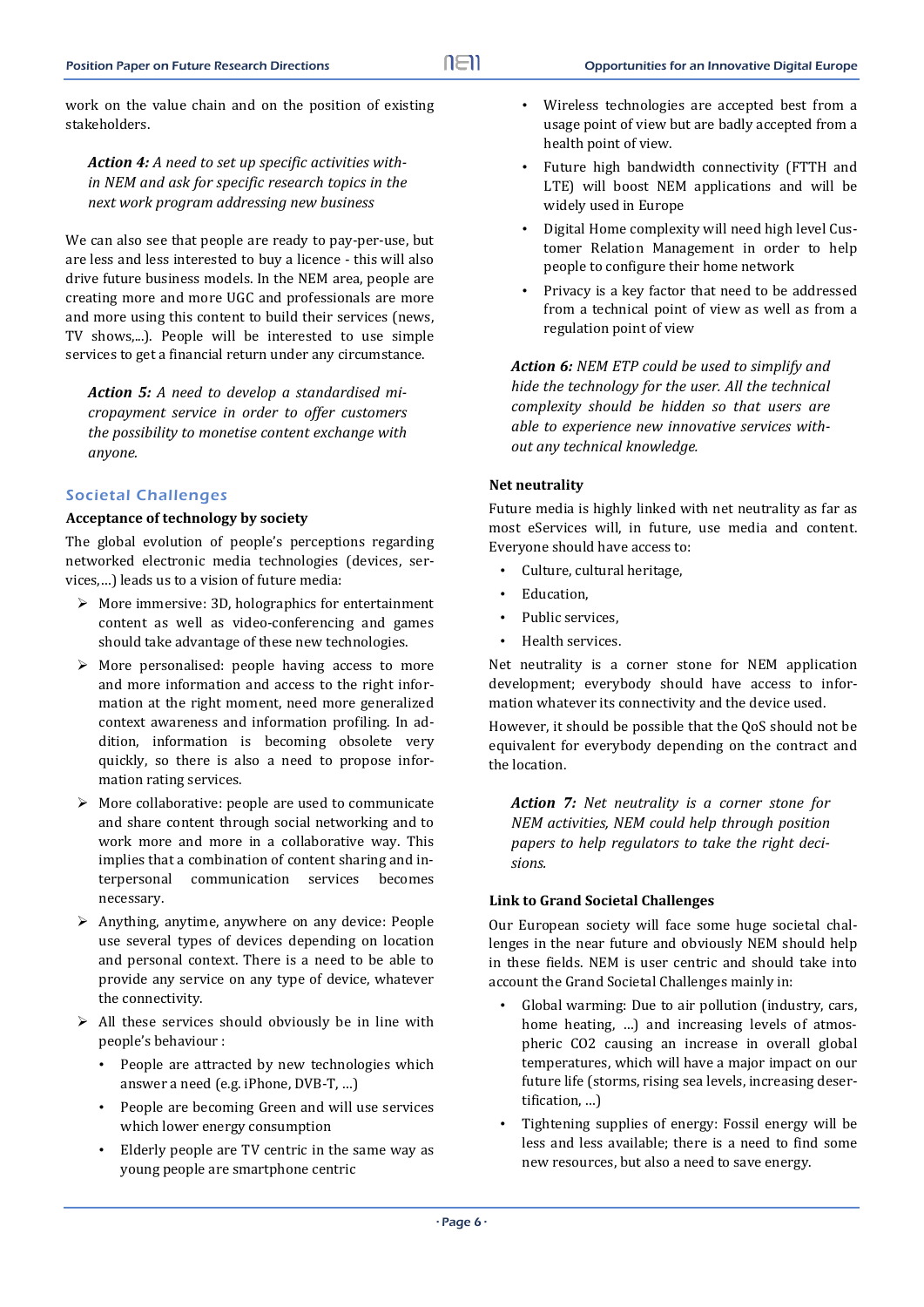- Water and food: Due to the enlargement of the world population, it is and it will be more and more difficult to have sufficient food and water for everybody.
- Ageing societies: Owing to medical advances, people are living longer and there will be need to help people to stay at home.
- Public health, Pandemics: It is in our basic instinct to live longer and longer, medicine is making great progress but there are always new viruses arising that need great efforts in research but also in public infrastructure which are more expensive and difficult to fund.
- Security: Citizens expect that their environment, which now includes communication and internet as well as their physical safety, will be secure and well protected. This is especially important now that the opportunity for cyber crime as well as physical crime represents a threat to European society.

The Main interest for NEM is Smart culture and knowledge and content: European culture is very rich and European people are so creative that we will be soon overwhelmed by information and archives. With search engines becoming more and more powerful, there will be a need to assist people with content management including helping people to "clean" their information wherever it is stored.

As influential technology platform in networked and electronic media, NEM forms a crucial part of the ICT's hyper-sector and represents an important critical mass for European research in this field. Consequently, NEM should also contribute to:

- Global warming through new immersive communication applications to avoid travelling
- Ageing society through new multimedia applications helping elderly people to stay at home and to keep in contact with their relatives

How can we ensure content/information availability and the meeting of responsibilities/obligations of companies (public services)?

- In our future society, most interactions with public services will be done through the Internet
- Public content will increasingly comprise of multimedia and should be accessible in any situation
- People should be able to join any public service using synchronous and asynchronous communication services instead of queuing
- Information rating: information still stays on the net even if it is obsolete
- Language translation: one content, many local publications

*Action 8: NEM ETP is user oriented and should lead think tanks on culture and edutainment and* *also contribute to Energy savings as well as to services for the ageing society.*

## **Regulatory aspects**

People expect their political leaders to protect them, to the greatest extent possible, against the multiplicity of everyday threats. There are numerous fields where good regulation is applied to the benefit of the citizens. Standards for healthy food or medicaments are implemented and monitored by pertinent inspections as well as enforcement of rules for safe driving or working. With respect to the IT sector, individuals as well as companies expect secure data storage and protected data transfer. Personal, company or governmental data should not be accessible without prior permission by the owner of the data. This is a basic request, the fulfilment of which represents the fundament of acceptance and success of the IT technology: No trust - no business!

*Action 9: NEM is helping to implement data se‐ curity and personal privacy when dealing with digital data. Pertinent research is solicited and position papers will be developed that work on the fair balance between data protection and the business opportunities available with the advent of new IT services.*

## Education

According to Section III of this document, and related to "Innovation", NEM is creating an innovation partnership geared around the grand societal challenges. Among those challenges, education is a basic pillar and starting link of the innovation chain. Without a solid, comprehensive and stimulating educational period, NEM will not evolve as Europe expects it to, neither in speed, nor in quality or number of researchers.

## **Are students prepared for the future?**

It is recognized worldwide that higher education is a great national asset, contributing to the social good, and empowering the economy. According to the recognized study by EDUCASE about "The future of higher education" of 2010, education is one of the main drivers of change and evolution for any country, and conditions its innovation and development capabilities in medium and long term planning. 

Following Marc Prensky's naming ideas, our current students are "Digital Natives". They were born and have grown up surrounded by technology. They are used to receive up-to-date information, they prefer graphics to text, and they are used to hypertexts and random linking searches, multitasking and parallel processes. They do better and over-perform when they work in groups, interconnected. They do not need to "learn" the special "language" of current technology, language that the "Digital Immigrants" (not "natives") need to learn, in